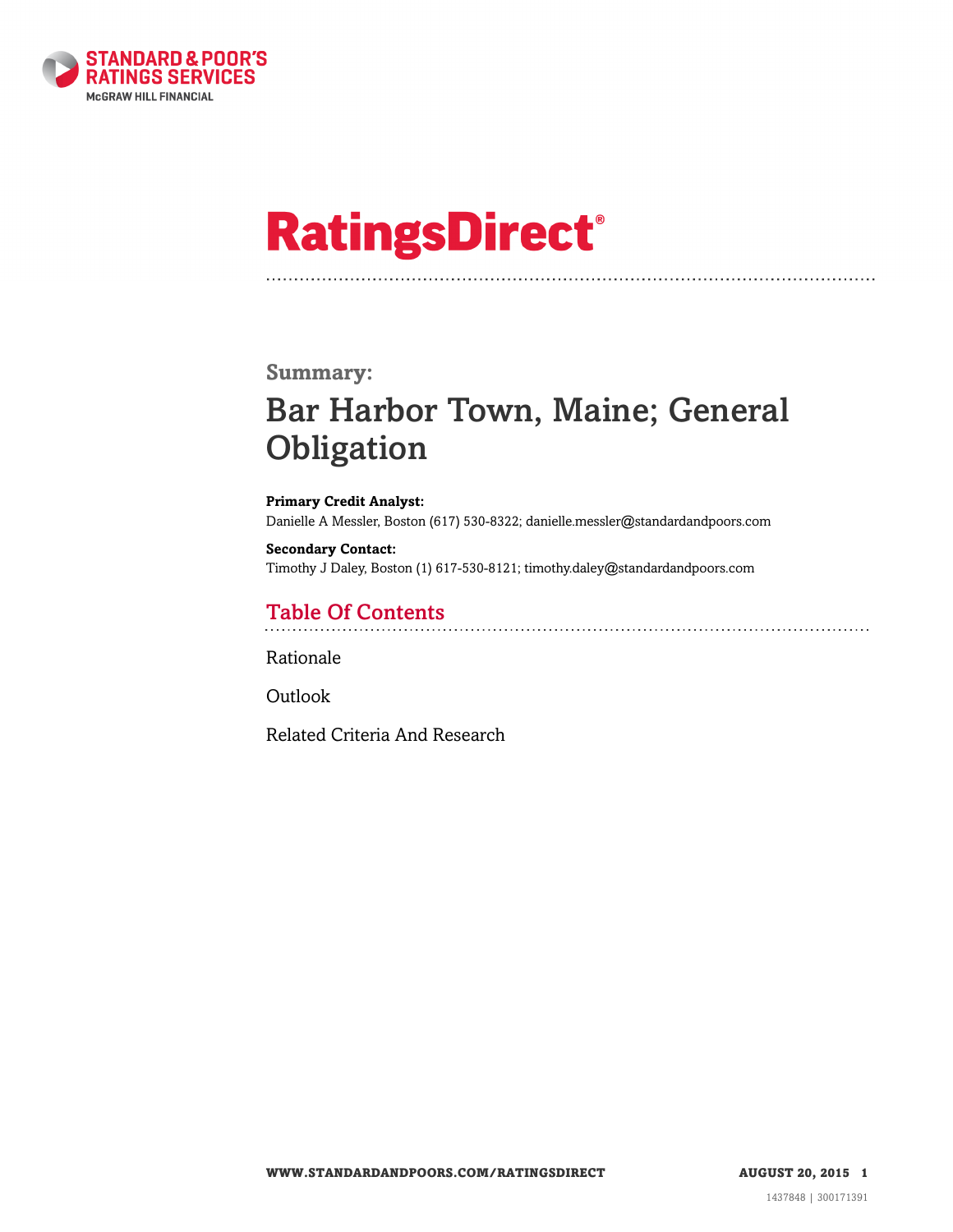### **Summary:**

# Bar Harbor Town, Maine; General Obligation

| <b>Credit Profile</b>                                   |                  |            |
|---------------------------------------------------------|------------------|------------|
| US\$2.97 mil GO bnds due 10/15/2035<br>Long Term Rating | AAA/Stable       | <b>New</b> |
| Bar Harbor Twn GO<br>Long Term Rating                   | AAA/Stable       | Affirmed   |
| <b>Bar Harbor Twn GO bnds</b>                           |                  |            |
| <b>Unenhanced Rating</b>                                | AAA(SPUR)/Stable | Affirmed   |
| Many issues are enhanced by bond insurance.             |                  |            |

<span id="page-1-0"></span>

# Rationale

Standard & Poor's Ratings Services assigned its 'AAA' rating and stable outlook to Bar Harbor Town, Maine's series 2015 general obligation (GO) bonds and affirmed its 'AAA' rating, with a stable outlook, on the town's existing GO debt.

The town's full-faith-and-credit pledge secures the bonds. Although the town is not restricted to a particular revenue source, it can levy ad valorem property taxes for bond repayment, subject to the limitations of the state's LD-1 legislation.

Officials intend to use a portion of series 2015 bond proceeds to current refund the town's series 2005 bonds for a present value savings of about \$76,000, which the town will take over the bonds' life. There is no extension of maturities. We understand officials plan to use the remaining portion of bond proceeds to fund various capital projects related to the public safety building renovation and the Route 3 water main project.

The rating reflects our opinion of the town's:

- Very strong economy, with a local stabilizing institutional influence;
- Strong management, with "good" financial management policies and practices under our Financial Management Assessment (FMA) methodology;
- Strong budgetary performance, with balanced operating results in the general fund and at the total governmental fund level;
- Very strong budgetary flexibility, with an available fund balance in fiscal 2014 of 18% of operating expenditures;
- Very strong liquidity, with total government available cash of 25.2% of total governmental fund expenditures and 10.6x governmental debt service, and access to external liquidity we consider strong;
- Very strong debt and contingent liability position, with debt service carrying charges of 2.4% of expenditures and net direct debt that is 59.6% of total governmental fund revenue, and low overall net debt at less than 3% of market value and rapid amortization with 65.1% of debt scheduled to be retired within 10 years, but significant medium-term debt plans; and
- Strong institutional framework score.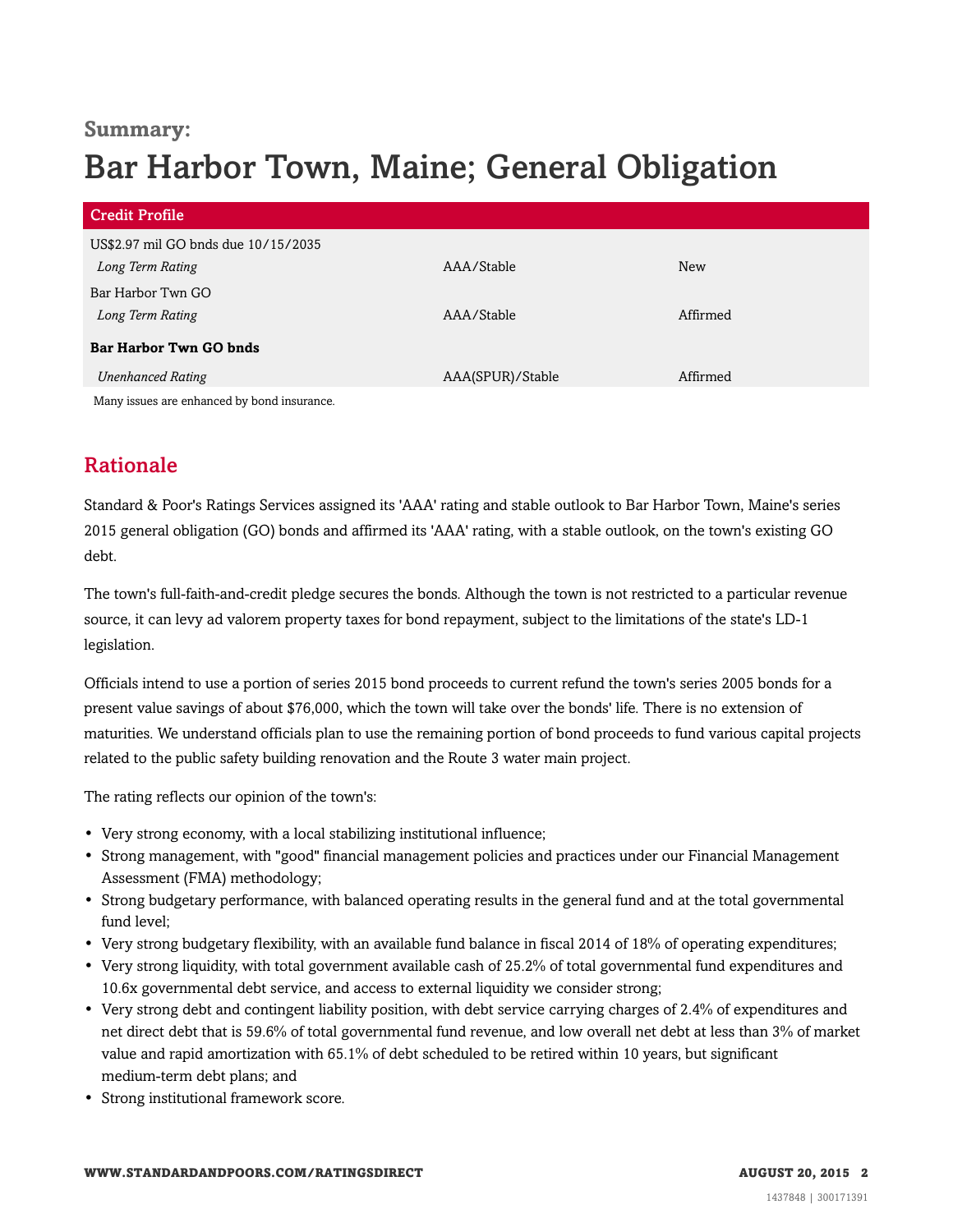#### Very strong economy

We consider Bar Harbor's economy very strong. The town, with an estimated population of 5,343, is located in Hancock County. The town benefits, in our view, from a stabilizing institutional influence. The town has a projected per capita effective buying income of 108.1% of the national level and per capita market value of \$271,219. Overall, the town's market value grew by 4.2% over the past year to \$1.4 billion in fiscal 2015. The county unemployment rate was 7% in 2014.

Bar Harbor is on the coast of Maine, about 45 miles southeast of Bangor. The town benefits from considerable seasonable tourism, supported by its status as the gateway to Acadia National Park, which receives about 2.5 million visits per year. While not directly linked to a broad and diverse economy, the town benefits from the stabilizing presence of Jackson Laboratory, which has more than 1,200 employees and which is the county's leading employer. The laboratory is a nonprofit biomedical research institution headquartered in the town since 1929. Other leading employers include Mount Desert Island Hospital (560 employees) and Acadia National Park (213).

Until 2006, the CAT ferry had provided seasonal ferry service between Bar Harbor and Nova Scotia; it, however, closed when the Canadian government discontinued subsidies. Maine Port Authority and Marine Atlantic have nearly completed negotiations for the purchase of the ferry terminal, and officials expect the terminal will allow more cruise ships to dock. Although this will result in the loss of about \$5 million from the town's tax base and roughly \$58,000 from the tax levy, we expect property wealth to remain extremely strong. We understand officials are budgeting for the lost revenue, and they do not expect any negative effect on the town's finances.

#### Strong management

We view the town's management as strong, with "good" financial management policies and practices under our FMA methodology, indicating financial practices exist in most areas but that governance officials might not formalize or monitor all of them on a regular basis.

Bar Harbor maintains a five-year capital improvement plan that it updates annually, including project funding sources. The town uses historical trend analysis for revenue and expenditure assumptions. Management provides monthly reports on budget-to-actual results, mandated by the town's charter, to the town council. The town has formally adopted policies that manage investments and debt issuance. Bar Harbor maintains a fund balance policy of sustaining at least 10% of the previous fiscal year's total general fund revenue, and it is currently complying with this policy. The town does not currently have any formal long-term financial planning policies.

#### Strong budgetary performance

Bar Harbor's budgetary performance is strong, in our opinion. The town had balanced operating results of 0% in the general fund and 0% across all governmental funds in fiscal 2014.

Management has adjusted fiscal 2014 results for recurring transfers into the capital improvement projects fund, as well as for one-time capital expenditures related to the completion of the Route 3 construction project in partnership with Maine Department of Transportation. Officials largely attribute fiscal 2014 performance to planned drawdowns related to the Route 3 project and several one-time operational costs that resulted in a slight deficit of about \$93,000.

Officials are projecting fiscal 2015 will end with another fund balance drawdown of roughly \$400,000. Management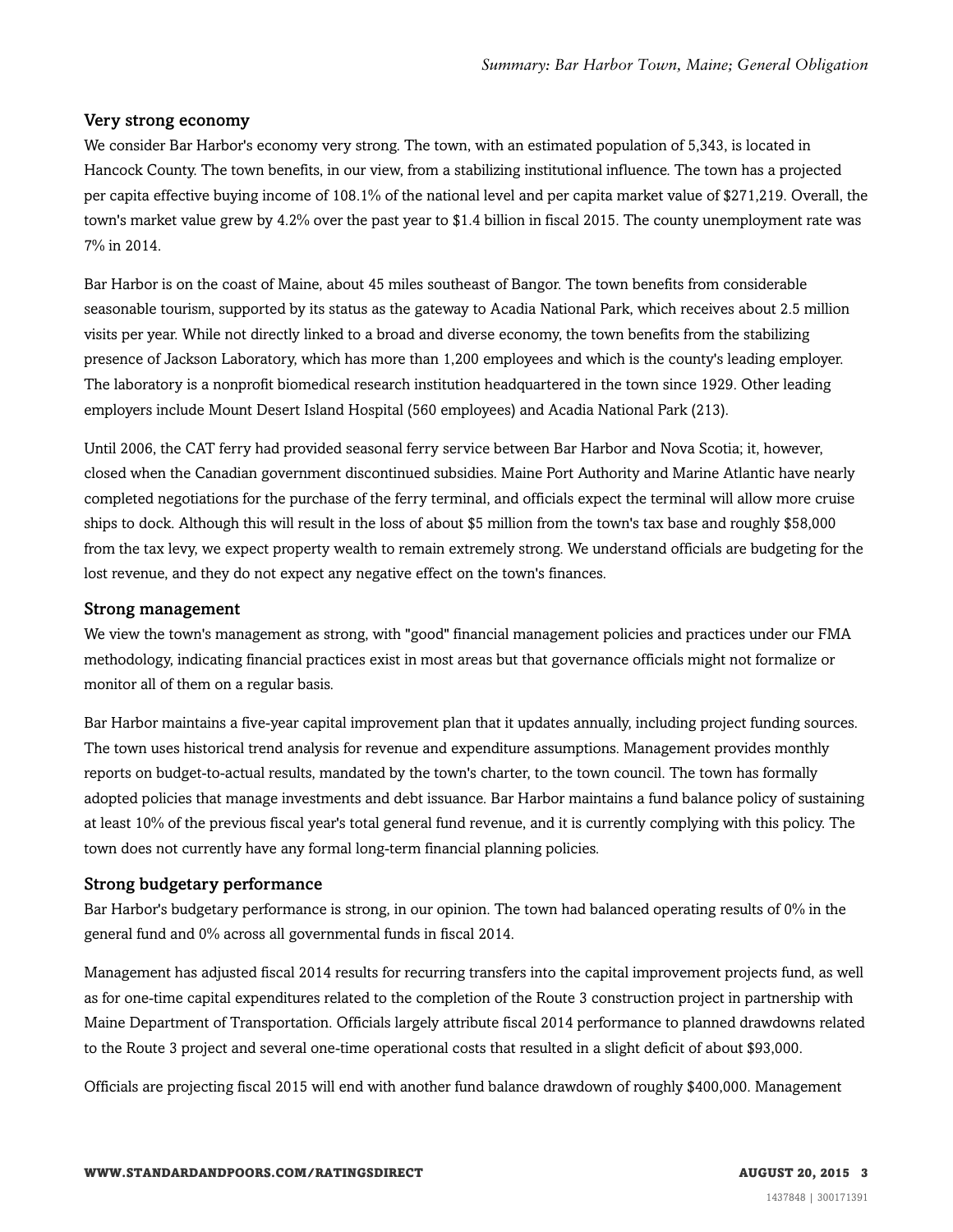attributes the drawdown to planned transfers into the capital projects fund for the last portion of the Route 3 project and about \$147,000 of overbudget snow-and-ice removal costs.

The adopted fiscal 2016 budget totals \$18.4 million, a year-over-year increase of about 3.1% from fiscal 2015. The budget includes an appropriation of \$110,000 of fund balance into the capital improvement fund. We expect performance to remain strong-to-adequate over the next few fiscal years due largely to capital projects funded through pay-as-you-go financing.

#### Very strong budgetary flexibility

Bar Harbor's budgetary flexibility is very strong, in our view, with an available fund balance in fiscal 2014 of 18% of operating expenditures, or \$3.3 million.

Although officials are projecting a fund balance draw down of about \$400,000 in fiscal 2015, we expect reserves to remain more than 15% of expenditures. Furthermore, the town has a policy of maintaining reserves at 10% of expenditures annually, which it has met historically. Sustained drawdowns that diminish reserves to levels we consider strong, however, could pressure the rating.

#### Very strong liquidity

In our opinion, Bar Harbor's liquidity is very strong, with total government available cash of 25.2% of total governmental fund expenditures and 10.6x governmental debt service in fiscal 2014. In our view, the town has strong access to external liquidity if necessary.

Bar Harbor's issuance of GO bonds within the past 15 years demonstrates its strong external liquidity. The town does not currently have any contingent liquidity risks from financial instruments with payment provisions that change upon the occurrence of certain events. Due to the town's strong budgetary performance and very strong reserves, we do not foresee any deterioration in liquidity.

#### Very strong debt and contingent liability profile

In our view, Bar Harbor's debt and contingent liability profile is very strong. Total governmental fund debt service is 2.4% of total governmental fund expenditures, and net direct debt is 59.6% of total governmental fund revenue. Overall net debt is low at 0.9% of market value and approximately 65.1% of the direct debt is scheduled to be repaid within 10 years, which are, in our view, positive credit factors. Negatively affecting our view of the town's debt profile is its significant medium-term debt plans.

Bar Harbor plans to issue roughly \$3 million in new-money debt over the next two years for projects related to the waste transfer and recycling facilities, as well as ongoing road improvements. We expect this to have a slight effect on the town's debt profile.

The town contributes to the Maine Public Employees' Retirement System. Fiscal 2014 contributions totaled \$143,400.

Bar Harbor's combined pension and other postemployment benefit (OPEB) contribution totaled 0.9% of total governmental fund expenditures in fiscal 2014. The town made its full annual required pension contribution in fiscal 2014. The only OPEB provided by the town is calculated as an implicit rate subsidy.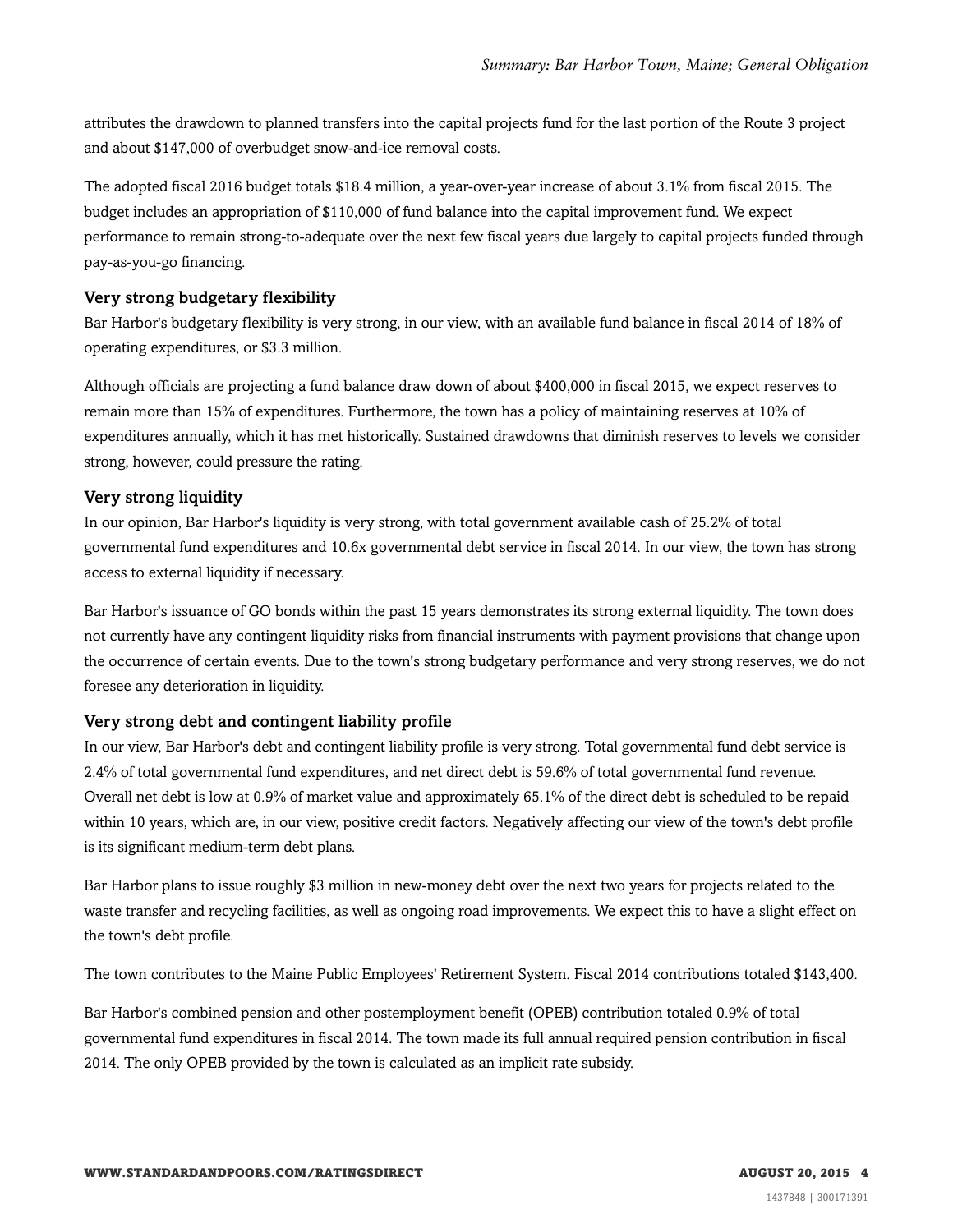#### Strong institutional framework

<span id="page-4-0"></span>The institutional framework score for Maine municipalities is strong.

# **Outlook**

The stable outlook reflects Standard & Poor's opinion that Bar Harbor will likely maintain its very strong liquidity, supported by good management. The town's very strong underlying economy, supported by a stabilizing institution, provides additional rating stability. We, however, could lower the rating if the town were to sustain weakened budgetary performance deterioration, resulting in the deterioration of available reserves. We do not currently expect to change the rating within the outlook's two-year period.

# <span id="page-4-1"></span>Related Criteria And Research

#### Related Criteria

- USPF Criteria: Local Government GO Ratings Methodology And Assumptions, Sept. 12, 2013
- USPF Criteria: Financial Management Assessment, June 27, 2006
- USPF Criteria: Debt Statement Analysis, Aug. 22, 2006
- USPF Criteria: Limited-Tax GO Debt, Jan. 10, 2002
- USPF Criteria: Assigning Issue Credit Ratings Of Operating Entities, May 20, 2015
- Ratings Above The Sovereign: Corporate And Government Ratings—Methodology And Assumptions, Nov. 19, 2013
- Criteria: Use of CreditWatch And Outlooks, Sept. 14, 2009
- Institutional Framework Overview: Maine Local Governments

Complete ratings information is available to subscribers of RatingsDirect at www.globalcreditportal.com. All ratings affected by this rating action can be found on Standard & Poor's public Web site at www.standardandpoors.com. Use the Ratings search box located in the left column.